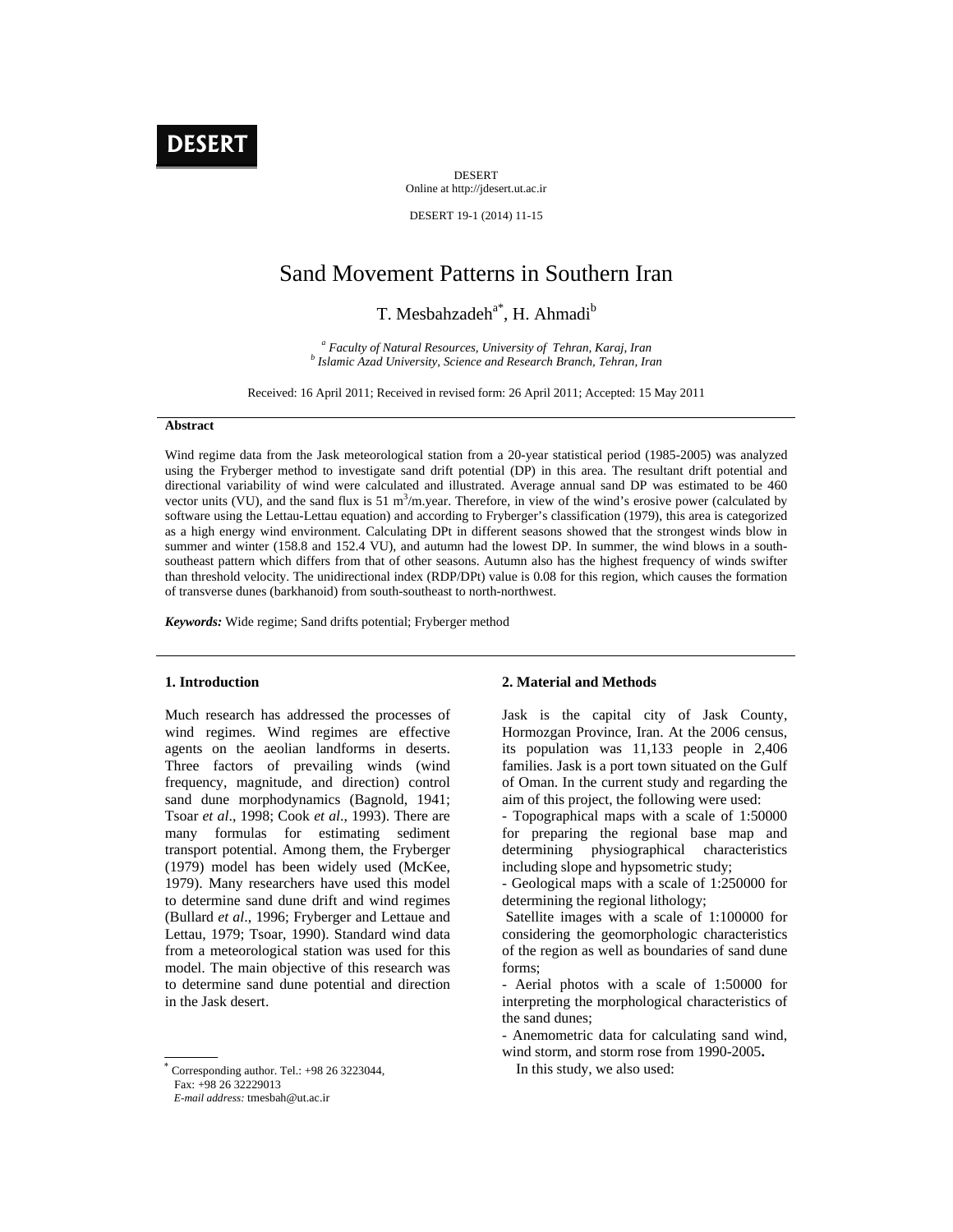- The method proposed by Fryberger (1979) for determining sand drift potential (DP).

- Sand Rose Graph software (3). This software is accessible for estimating sand drift potential (DP) by winds, resultant drift potential (RDP), and unidirectional Index (UDI), and for plotting sand roses.

- WRPLOT software. This software uses several meteorological data formats to plot wind roses and storm roses (Rajabi *et al*., 2006).

## *2.1. The sand rose graph software*

Sand Rose Graph software is a simple computer program that can read wind speed and direction data from meteorological stations. It is accessible for estimating sand drift potential (DP) by winds, resultant drift potential (RDP), and the unidirectional index (UDI), and for plotting sand roses. It was written using Microsoft Visual Basic and was provided by Yazd University. Wind data available in various formats has to be converted to Lake format before being used by this software. There are many equations such as the Lettau and Lettau (1978) and Bagnold (1941) equations that can be used to estimate DP for creating this computer program. In this research, we used the Lettau and Lettau (1978) equation.

## **3. Results and Discussion**

Average seasonal and monthly sand DP values estimated in 8 directions for the Jask station are shown in Figure 1. These images were drawn by a sand rose graph. The resultant annual drift direction is north-northwest.



Fig. 1. Average annual, seasonal, and monthly sand DP (1990-2005)

 The annual sand DP amount of the studied area was 460 VU (calculated by software using Lettau-Lettau equation). According to Fryberger's classification (1979), this area is categorized as a high energy wind environment. The calculations of DPt in different seasons showed that the strongest winds blew in summer and winter  $(158.8 \text{ and } 152.4 \text{ VU}^1)$ , followed by autumn which had the lowest DP (Fig. 2).

 Annual UDI value was 0.08, which indicated powerful multi-directional winds in the region. Variability in wind direction was lowest in the month of April (0.82), followed by July, August, and September, respectively (0.7, 0.63,

0.62). The highest variability rates were related to the months of December and October (Fig. 3).

 Calculating the resultant sand drift potential in different directions showed that the amount of sand drift flow during 20 years was  $4.3 \text{ m}^3 \text{ m}^{-1}$ year<sup>-1</sup> from west-southwest toward the northwest. Regarding speed classes, the highest value of DP belonged to winds with speeds of 11-22 knots (Fig. 4).

 Drawing DPt over the15-year period showed that sand drift potential in the year 1990 with a value of 715 was the highest and in the year 2005 with a value of 128 was the lowest (Fig. 5).

<sup>&</sup>lt;sup>1.</sup> Vector Unit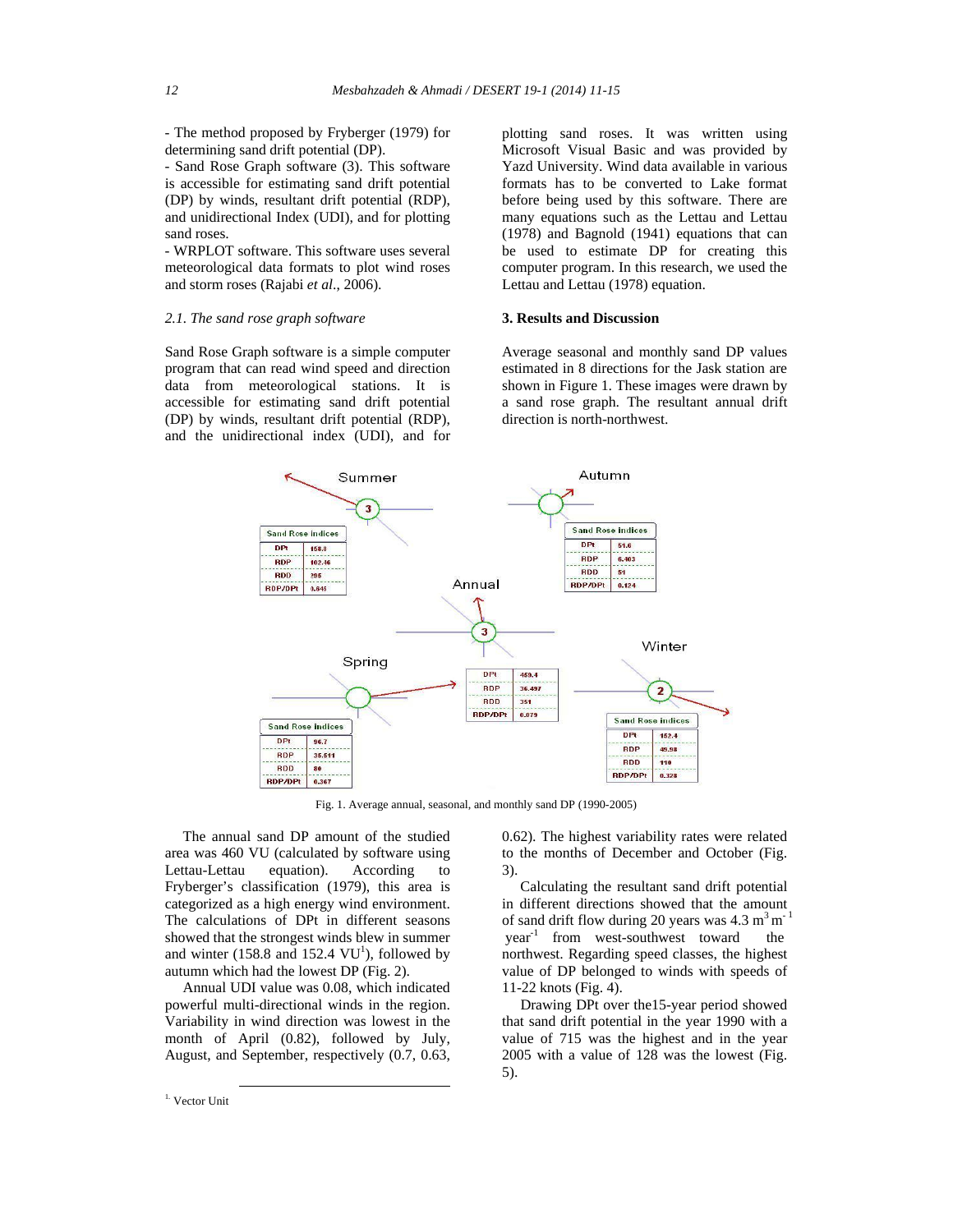

Fig. 2. Values of DP in each season



Fig. 3. Variability in wind direction in different months



Fig. 4. Relation between DP and percentage of frequency of winds



Fig. 5. DPt values between 1990 to 2005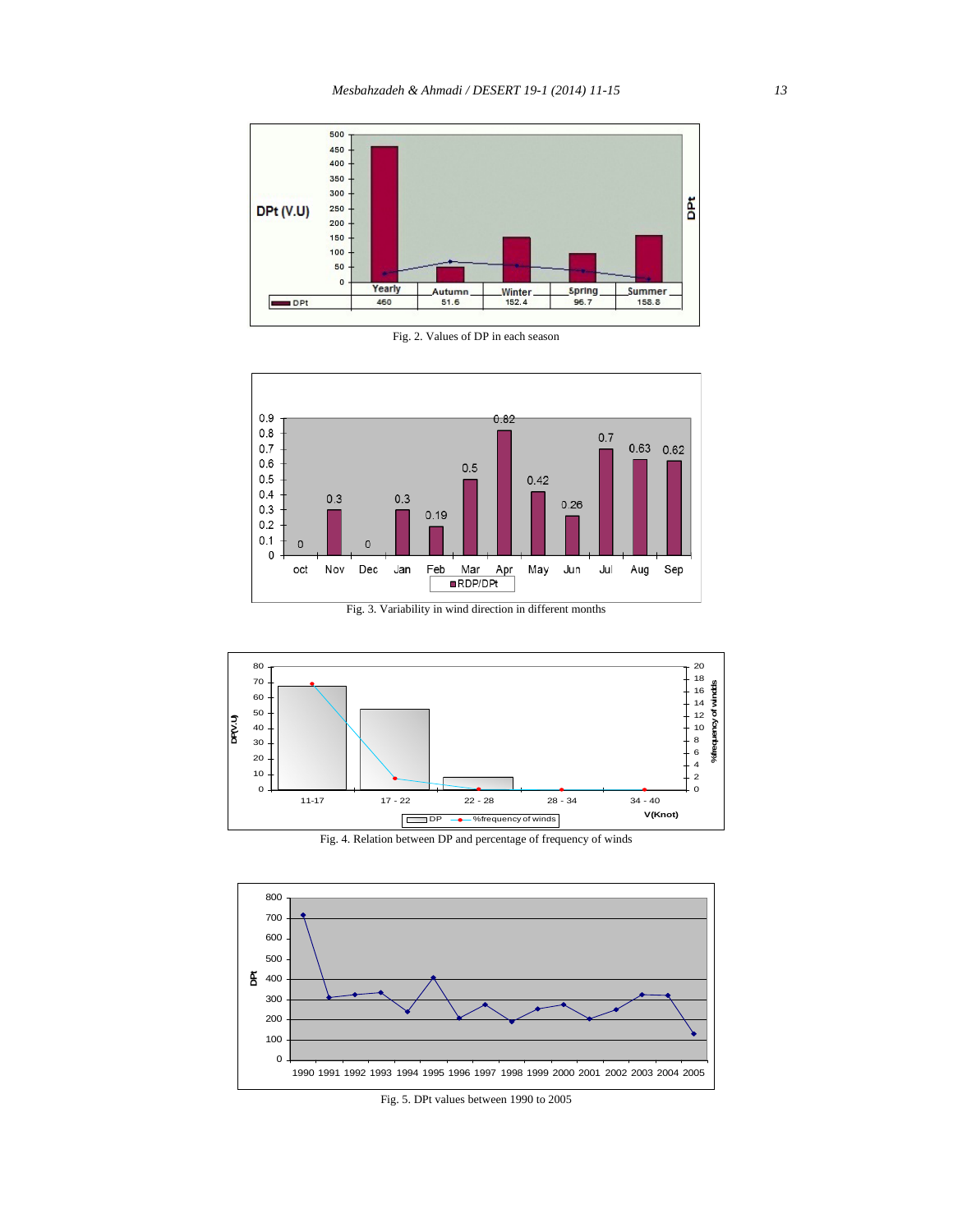Analysis of data through "WRPLOT"(Wind rose plot software) indicated that the direction of annual prevailing winds was from west and southeast. Seasonal wind roses of the region showed that in autumn, winter, and spring, winds were most common in the west. The most frequent summer winds blew from east to southeast, possibly because of the seasonal flow

patterns in a southeast wind, which coincided with the morphology of the sand dunes and the resultant sand transport (Fig. 6). The annual storm rose of 20 years showed that the prevailing winds blew from the west and southeast, which was mostly coincidental with the direction of sand drift potential (Fig. 7).



Fig. 6. Annual and seasonal wind rose (1990-2005)



Fig. 7. Annual and seasonal storm roses (1990-2005)